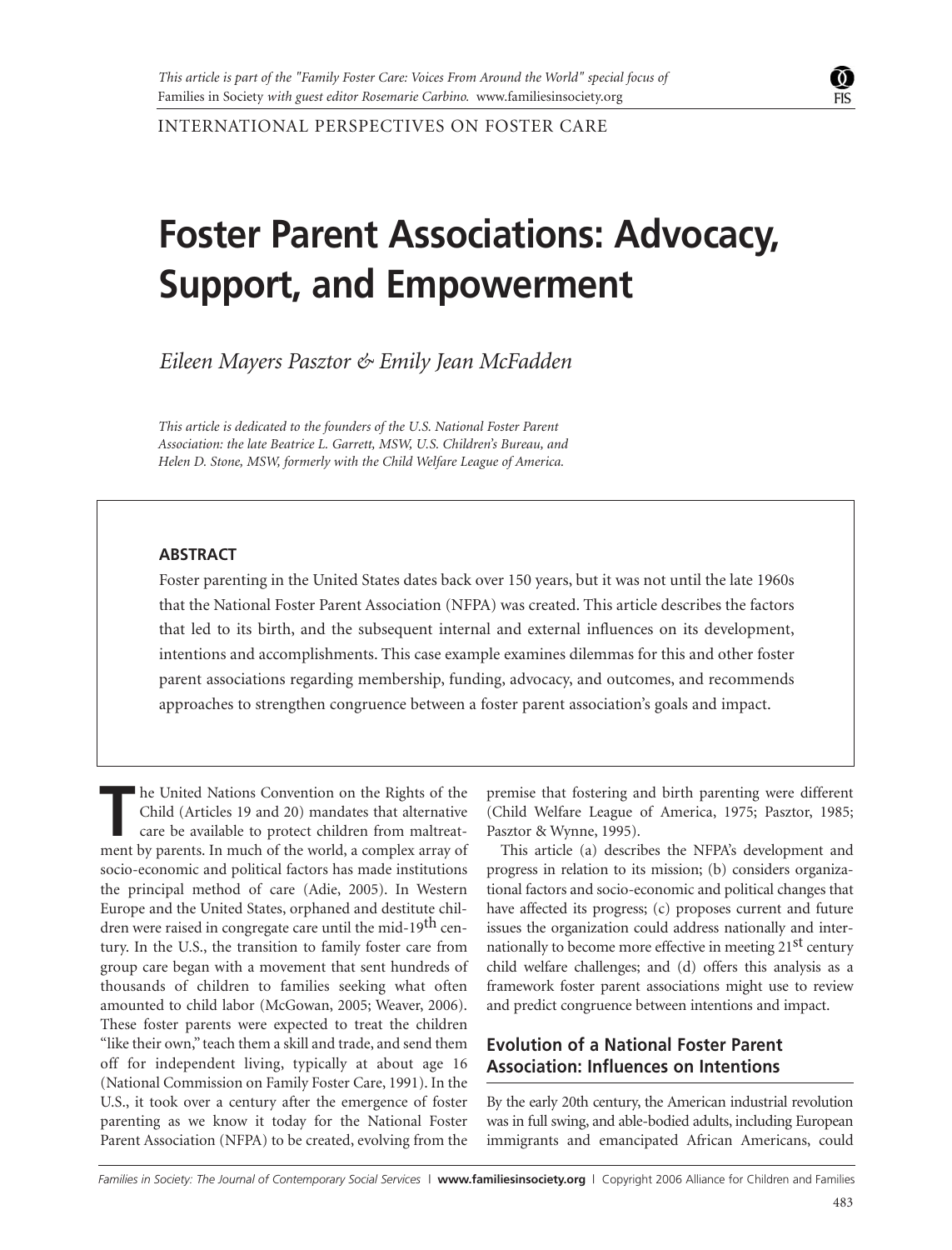replace child laborers in the Northeast, the South, and the fastgrowing West. Child labor laws were created, a White House Conference on Children was convened in 1909, and the U.S. Children's Bureau and the Child Welfare League of America (CWLA) were founded to guard and protect children's rights and needs. Social workers, whose relatively new profession was grounded in a commitment to social justice, used information from the growing discipline of psychology to promote and advocate for the value of family life for children. A defining moment in the evolution of foster parenting may have been the 1936 Social Service Review article titled "Foster Home Care of Delinquent Children" (Jones, 1936) which suggested that foster parents must help children avoid the "institutional personality trait" by intervening "therapeutically."

Once foster parents were called upon to serve as more than just traditional parents, challenges of role clarity emerged. Within five years, *Social Service Review* published "Child Placement and the Family Agency" (Hanford, 1941), which posed a question that has yet to be answered: Are foster parents colleagues, clients, or something inbetween? Journal articles began to surface linking role conflict and confusion with foster parent recruitment and retention problems, illustrated by Bohman's 1957 article documenting a dwindling supply of foster families in relation to a growing demand.

By the 1960s, foster parents and child welfare professionals alike recognized a need for advocacy, support, and empowerment. Concerns about inadequate financial help and minimal preparation for the demands of fostering were just two of the issues generating attention nationwide. Foster parents and foster care professionals began convening groups such as the National Foster Parents League of America in Mississippi, the Christopher Street Society in Michigan, and the National Federation of Foster Families in Westchester County, New York. In 1967 in New Orleans, Louisiana, the CWLA sponsored a National Conference on Foster Care, funded by the U.S. Children's Bureau and the New York Fund for Children. Recommendations from the conference included creating associations of foster parents, upgrading foster parenting as a child-care career, and improving training and education for foster parents (H. Stone, personal communication, 2005).

CWLA received a three-year demonstration project grant from the U.S. Children's Bureau to officially launch the NFPA. As described in the project's first newsletter, *The Foster Parent Reporter*, objectives were to:

- Help establish the NFPA, with local and state chapters.
- Assist in the recruitment of additional foster parents.
- Educate the general public as to the role of foster parenting.
- Expand and improve methods of training foster parents.
- Modify methods of education of foster care workers.
- Operate a national information exchange for foster parent associations and prepare and distribute a newsletter.
- Publish guidelines for the development of foster parent associations.
- Provide consultation as requested in regard to organizational methods, activities, and training.
- Evaluate and report on the experiences of foster parent associations.
- Determine whether foster parent associations were able to alter practices and policies considered counterproductive to sound foster care (CWLA, n.d., page 1).

Thus began the U.S. NFPA, inspired by Beatrice L. Garrett, MSW, Specialist on Foster Family Services for the U.S. Children's Bureau, and Helen D. Stone, MSW, Foster Care Project Director for CWLA, who envisioned an organization offering foster parents a voice that had been missing for decades. Committees were established; officers and ten regional vice presidents were elected; a national director was hired; and a home base in St. Louis, Missouri, was selected as a central location (H. Stone, personal communication, 2005). The first issue of *The Foster Parent Reporter* addressed the project's need to seek additional funds for liability insurance, professional advertisement campaigns, federal income tax rulings, and resources for Native American children in foster care (Child Welfare League of America, n.d.).

## **Evolution of a National Foster Parent Association: Influences on Impact**

By the mid-1970s, premises about foster care that had been in place for decades were being dismantled. Children who were previously considered to be dependent and neglected were re-labeled as having "special needs" because the stresses of modern American life were producing more emotionally and behaviorally challenged children. An unskilled and overloaded child welfare workforce (National Association of Social Workers, 2003), often with unresponsive political leadership, had neither the ability nor the resources to recruit and support hard-to-find foster and adoptive families.

Several publications advanced the issues. Hunzeker (1973) wrote *A New Partnership: Foster Parent Associations and Liaison Social Workers* which outlined a role for agency support. In 1974, Stone and Hunzeker co-authored a book on foster parent associations, describing designs for their development. The importance of support for foster parents and foster parent organizations was also recognized by the American Public Welfare Association (APWA) in its *Standards for Foster Family Services Systems with Guidelines for Implementation Specifically Related to Public Agencies.* APWA wrote: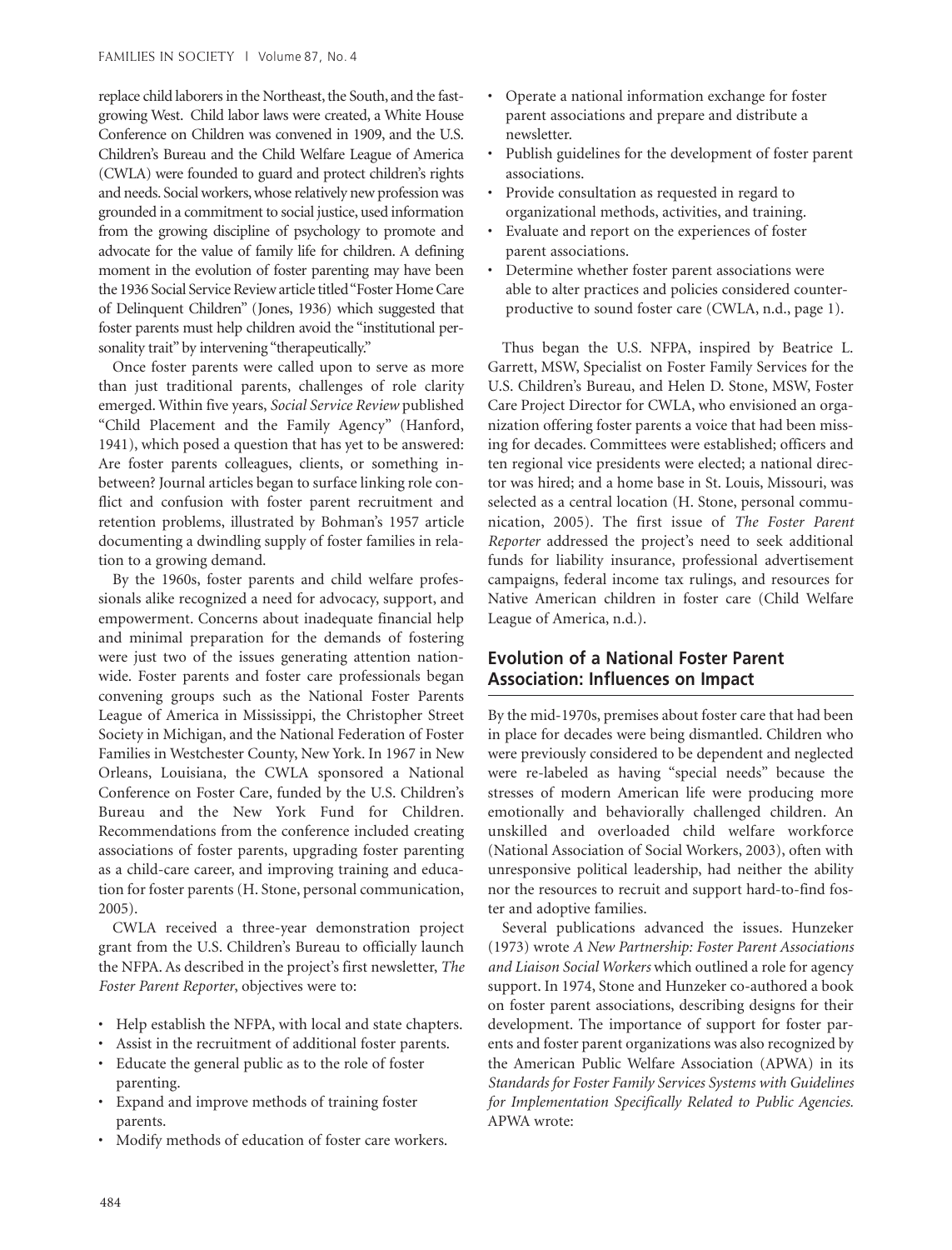- 1. The Agency shall provide staff, funds, etc. to assist foster parent(s) in establishing and maintaining associations.
- 2. Foster parent associations' representatives shall be included in appropriate professional and community meetings as members of the team.
- 3. Foster parent(s)' association representatives shall be included as appropriate in program and budget presentations before boards, state legislatures, and other policy-making and governing bodies.
- 4. Foster parent(s)' association representatives shall work with other staff to improve education for fostering. (American Public Welfare Association, 1975, p. 13)

The Guidelines made specific reference to addressing language barriers for ethnic minorities regarding manuals, including access to information for grievances. They also emphasized the importance of defraying expenses for selected foster parents and staff to attend NFPA national conferences and other training opportunities.

With recognition that foster parents often needed extra parenting skills, the first national foster parent training program emerged: *Parenting Plus* (CWLA, 1975), funded by the U.S Department of Health, Education, and Welfare. This curriculum provided orientation to fostering in a 31 page workbook, accompanied by 16-millimeter films such as "Don't Condemn Me Until You Know Me" and "Walk a Mile in My Shoes," which addressed the issues facing the birth parents of placed children.

Also in the 1970s, Eastern Michigan University (EMU) developed *Seventeen Course Outlines for Foster Parent Training (*Ryan, Warren, & McFadden, 1976), with funding by the National Institute of Mental Health (NIMH). At Nova University, an NIMH grant funded a model for the recruitment and combined preparation, selection, and preservice training of foster parents (Pasztor, Burgess, Smith, & Fields, 1977). The Nova model provided the foundation for Child Welfare Institute's MAPP preparation/selection program in the 1980's (Pasztor, 1986), and the CWLA-disseminated PRIDE program in the 1990s (Leighton et al., 2003).

Growth of the NFPA and local and state foster parent associations was clearly connected to the development of foster parent education. As national training programs were disseminated around the country, foster parents became educated and empowered to develop connections and relationships of influence. They learned how to be cotrainers, providing support and empowerment for their colleagues. NFPA conferences became vehicles for introducing new training content, such as alternatives to corporal punishment for children that then became the norm. Trainers met at NFPA conferences to form a national foster parent education network, and began producing *IMPACT*, an "occasional" newsletter (Ryan, 1985). Some of these educators became formal advisors to the NFPA and state foster parent associations.

The organizational growth of the NFPA seems to parallel what McFadden (1980) and Ryan (1987) conceptualized as four stages of growth and development for individual foster parents. Typically, foster parents begin fostering as "Room for One More" families. They want to help children, and believe that their families can provide the necessary love and shelter. Their initial instinct is that the children placed with them would be treated as family members, these youngsters would adapt, and not much help would be needed from the child-placing agency.

With some training and agency support, these families can survive the first children placed, including separation, and they can move to the next stage. "Team Member" foster parents understand the differences between birth and foster parenting, and successfully accommodate the role challenges. Upon mastering the "Team Member" role, foster parents may evolve into professionalized or specialized "Team Leaders." Such foster parents help advise and support new foster parents or inexperienced caseworkers, serve as role models for birth parents, work actively toward implementation of permanency for children in their care, and know how to access a wide range of services in their communities. Through experience and extensive training, "Team Leaders" may become advocates, not only for the children in their care, but on a macro level. As "Advocates," they are willing and able to challenge conditions they perceive as unjust. Some foster parents retire from actively fostering new children and become full-time foster care advocates in their states, as well as nationally. For example, an early editor of the NFPA newsletter, *The Advocate,* began with his wife as "traditional" foster parents, and then took on additional foster children with special needs for whom they advocated in the community and home state of Texas. Later, he maintained in his home a national information and referral service for foster parents, while he served on national foster care committees. This personal/professional growth both paralleled and played a part in stimulating NFPA organizational development.

Similarly, due to cumulative education and experience, the NFPA organization developed additional functions. It moved from primarily support and education (the needs of "Room for One More" and "Team Member" foster parents) to the more complex tasks of "Team Leader" and "Advocate." As the organizational structure of the NFPA expanded, the public relations, informational, advocacy and support tasks, which once had been provided more or less informally, became part of the centralized organization's national office.

In the 1980s, social and economic conditions again influenced the scope of foster parenting and foster parent associations. The passage of the Adoption Assistance and Child Welfare Act of 1980, (Public Law 96-272), initially reduced the population of children in foster care with the emphasis on family preservation and subsidized adoptions. Most states had some form of foster parent training, and foster parent associations were gaining respect. Still,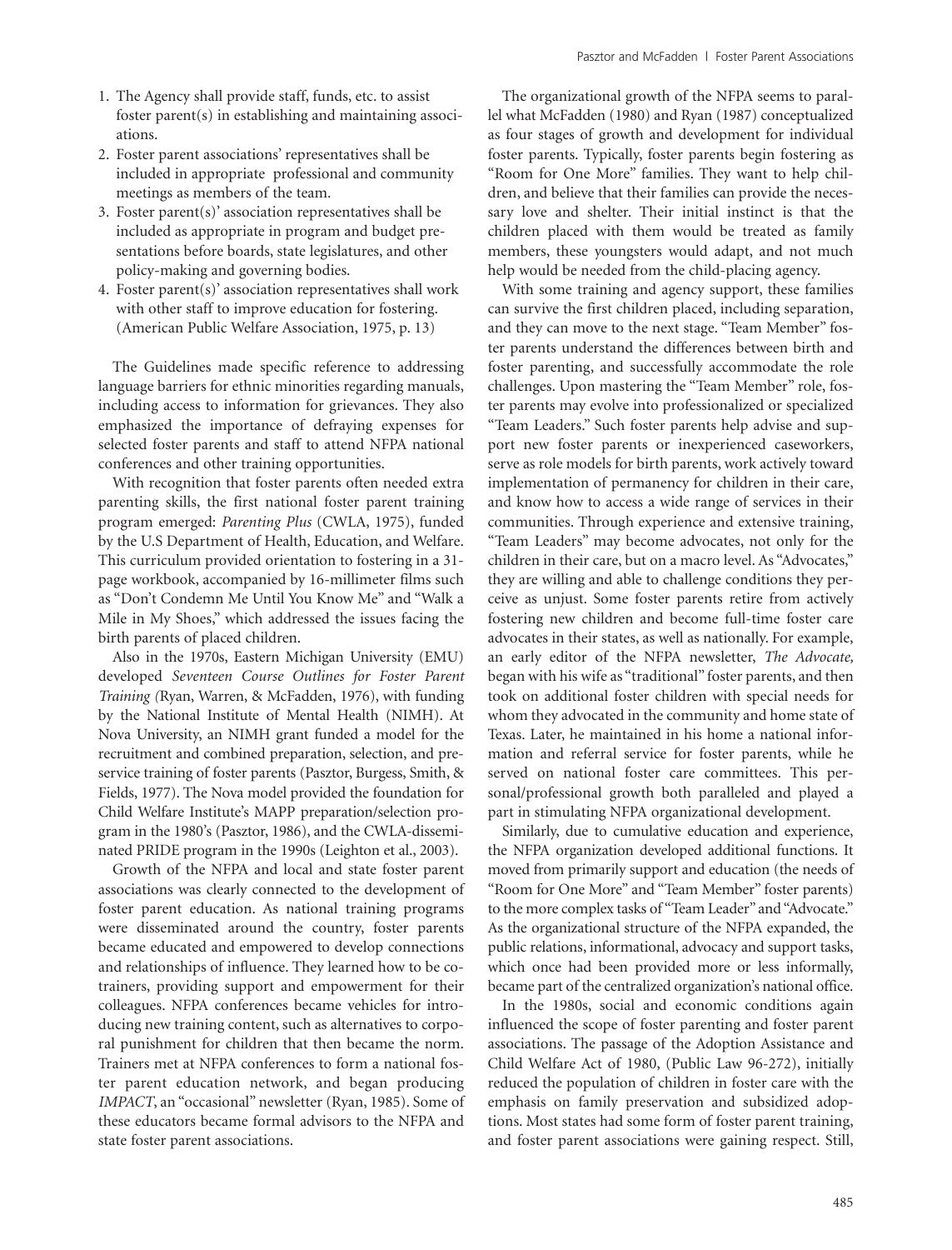only a fraction of the 150,000 foster parents in the United States were NFPA members.

The early 1980s saw the introduction of forces with a lasting negative impact on foster care, foster parents, and their associations. The shredding of the social safety net during the Reagan presidency, combined with a lack of affordable and accessible child-care, made it difficult for families to care for their own children, much less to foster children with social, emotional, physical, and behavioral challenges. The tragedies of HIV/AIDS and cocaine use caused the population of children in care to climb. Further, the children staying in foster care were becoming an older population, and their needs and behaviors were more compelling. A growing number of teens were "aging out" of foster care without essential skills and supports for life on their own.

As children in care were documented to have special and, in some cases, extraordinary needs, foster parents (and caseworkers) needed commensurate skills and supports (National Commission on Family Foster Care, 1991; Pasztor, McNitt, & McFadden, 2005). But foster parent numbers were declining, as agencies tended to focus on recruitment without adequately addressing retention. Studies continued to document that foster parents discontinued fostering primarily due to a perceived lack of dignity and respect afforded by caseworkers (Behana, 1987; Pasztor, 1985; Pasztor et al., 1989; Pasztor & Wynne, 1995). Local foster parent organizations became mechanisms to air concerns and advocate for better working relationships. However, this was perceived by some agencies as being simply "gripe sessions" that were counter-productive.

By the late l980s, depressed social and economic conditions continued to drive up substantiated child neglect and abuse reports, and the number and nature of children referred to foster care continued to grow and their care became more complex. Frustrated by the lack of political leadership for children by federal and state-elected officials, CWLA offered the NFPA an opportunity to return to its roots for collaboration. This offer included a funded office and staff at CWLA headquarters newly moved to Capitol Hill in Washington, DC from New York. In the invitation, CWLA wrote:

Foster parents are increasingly recognizing their potential as a powerful advocacy group for children in out-of-home care. Foster parents subsidize child welfare services by at least \$1,000 per child per year for basic living expenses, and the cost of paying for their volunteer time would be staggering. Clearly the time is right to increase the number of foster parents active in local and state associations, and increase the number of members for the NFPA. Let's work together to have a central location for information-sharing, for legislative advocacy, for technical assistance to the state associations, and to develop research and demonstration projects that clarify, strengthen, and

support the central role of foster parents in the delivery of foster care services. (Strom, 1989, p. 2)

CWLA saw a potential partner in the organization it had helped create in order to jointly address complex challenges, e.g., permanency planning, transracial placements, access to a greater range of services for children, collaboration with other organizations, and becoming part of the world community of fostering. However, the leadership of the NFPA, invested in its autonomy, and perhaps wary of being engulfed or co-opted, declined the CWLA offer. Two years later, a new NFPA president did agree to collaborate with CWLA in convening a National Commission on Family Foster Care. This partnership was the first time the NFPA joined with federal legislators, researchers, administrators, educators, and even youth-in-care, to address advocacy for family foster care policies, programs, and practices.

The National Commission published *A Blueprint for Fostering Infants, Children, and Youth in the 1990's* (1991). The Commission changed the historical label "foster family care" to "family foster care" to emphasize the family aspect of the service. It also created the term "kinship care," which acknowledged relatives as a positive resource for children, different from foster parents but equally important (Stack, 1974; Pasztor, et al, 2003). Foster parent associations began to include kinship caregivers as part of their constituency.

The *"Blueprint"* could have enabled the NFPA to take a leadership role in advocating for detailed roles and responsibilities for foster parents, with commensurate supports, as full partners in child welfare services with their respective agencies. However, probably due to funding limitations and lack of coordination among NFPA leaders, members, and affiliates, the *"Blueprint"* was not embraced. The opportunity for advocacy leadership once again slipped away.

Another compelling issue arose, affecting both foster parents across the nation and the NFPA. Research on abuse and neglect in foster families (Bolton, Lanier & Gai, 1981; Ryan, McFadden, & Wiencek, 1988a; Carbino, 1991) documented the problems of handling suspected and documented maltreatment. As evidenced by Carbino (l991), the impact on foster families of agency responses to allegations of maltreatment was disturbing. Having children taken away abruptly, being cut off from communication with the agency, being interviewed incompletely or not at all, and being isolated for long periods without information or support, were all negative experiences that left foster parents with feelings of loss, injustice, stigma, and mistrust of agencies. Child welfare educators and others became trained in the dynamics and dimensions of the problem (McFadden, 1985; McFadden & Ryan, 1991; Ryan, McFadden, & Wiencek, 1988b). At state, regional and national conferences, foster parents attended workshops on dealing with allegations, shared experiences, and began supporting foster parents under investigation. Local foster parent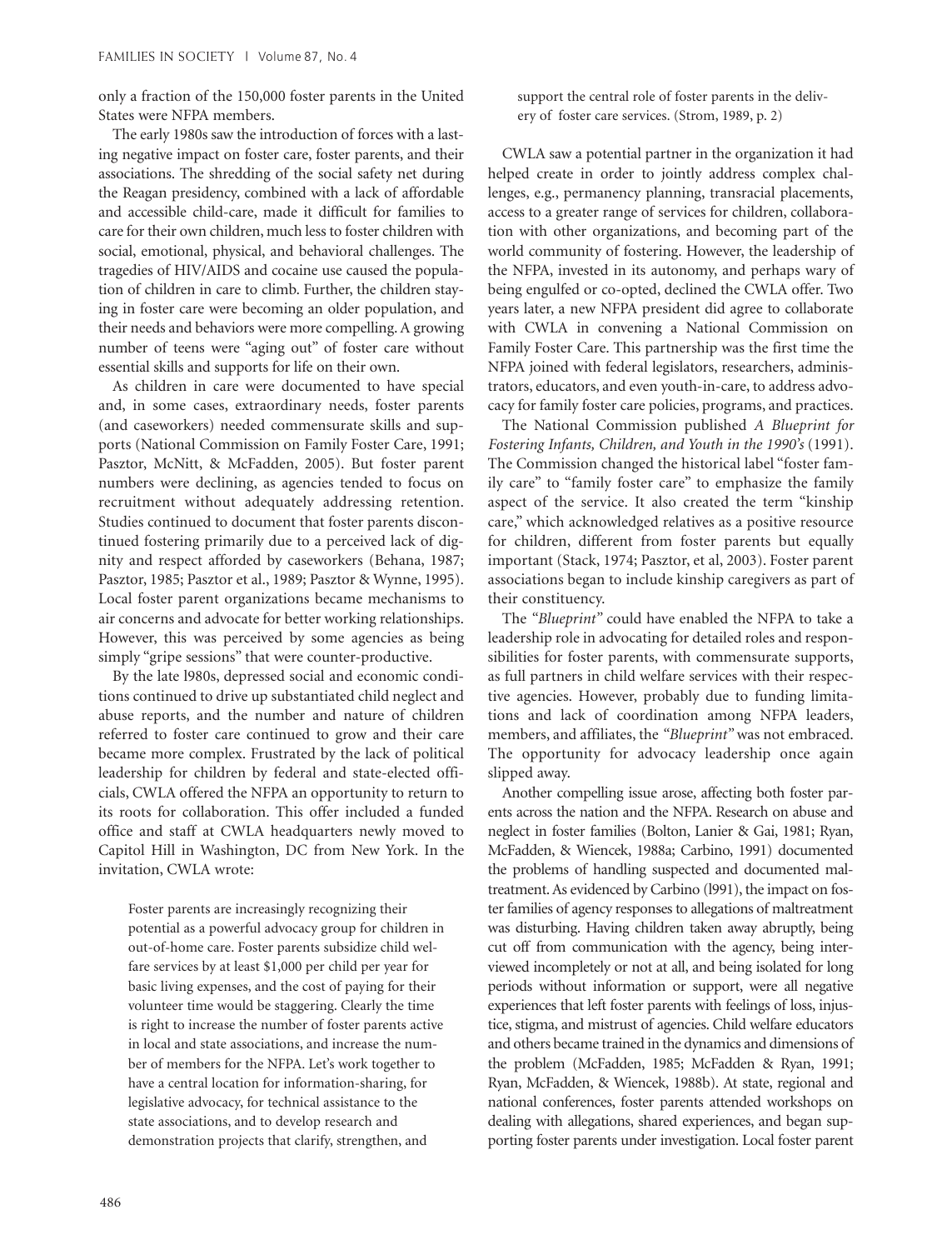associations advocated for more humane procedures that would protect children while minimizing trauma to their foster families. As with other activities in which the NFPA participated, the initiative depended more on individual leadership and resources than national direction.

Foster parent associations did help impact the national issue of corporal punishment for abused and neglected children in care. As previously mentioned, foster parents were receiving education on its effects and alternatives at a time when many state agencies were writing or rewriting foster care policies. The NFPA took a strong position against the use of corporal punishment, (Bayless, 1990), which helped to shape enduring humane discipline policies across state jurisdictions according to Jake Terpstra, a former licensing and foster care specialist at the U.S. Children's Bureau (personal communication, 2005).

The passage of the controversial Multi-Ethnic Placement Act in 1994 (Bussiere, 1995) reflected advocacy on behalf of foster parents who filed lawsuits to adopt children of an ethnicity or culture different from their own. Foster parents testified before Congress that they were willing and able to adopt trans-racially, especially after long attachments with the children already placed in their care. The NFPA was also available to offer perspectives on the issue to the media (J. Terpstra, personal communication, 2005).

#### **International Connections**

Even in its formative years, the NFPA recognized the value of connecting with colleagues from other countries. Its original National Council of Advisors (which included U.S. child welfare organization representatives) was expanded in 1976 to include representatives from Australia, Canada, Japan, and Great Britain (Child Welfare League of America, 1976). The National Foster Care Association of Great Britain, inaugurated in 1974 with 100 local associations, reported that it had "managed to exert a great deal of influence on the child scene in this country," (Child Welfare League of America, 1976, p. 1). The National Council of Advisors chairperson noted: "by including representatives from other nations, the NFPA seeks to strengthen its advocacy of all children – everywhere" (Child Welfare League of America, 1976, p. 1). Japanese foster parents regularly attended NFPA's national conferences.

In 1989, the biennial Conference of the International Foster Care Organization (IFCO) was hosted in the U.S. for the first time, at Eastern Michigan University in Ypsilanti. This event introduced many NFPA members to the international foster care community. Foster parent association leaders helped plan the conference, which included a welcome by the NFPA president. Following this conference, NFPA officers, along with foster care educators, began attending IFCO conferences elsewhere in the world, at times participating on its board or committees, thus forging a continuing link with the global foster care community. In turn, IFCO members from other parts of the world began participating in NFPA conferences in the U.S., providing valuable perspectives on international child welfare concerns.

While the NFPA and its state chapters were evolving, there were parallel developments in other countries with different socio-economic and political structures. One example of the international influence on foster parent associations and child welfare systems is the New Zealand Foster Care Federation, which hosted an IFCO conference in Christchurch during the mid-1980s. This federation includes both foster parents and foster care agency staff. At that conference, U.S. child welfare advocates were first introduced to Maori concepts of extended family, which formed a later conceptual basis for agency-based or formal kinship care and for family group decision-making in the U.S. It was the starting point of an international exchange of ideas among foster care advocates, helping to influence practice in the United States and other countries (McFadden, 1998; Worrell, 2001).

A Hungarian example illustrates the development of a foster parent association in a former Communist country. Prior to World War II and until the 1980s, family care of children was replaced by institutional care because the political context in Eastern-bloc countries valued the state over the family (McFadden, 1991). A shift back to family foster care began in the 1990s with Hungarian representatives joining IFCO. The U.S. PRIDE foster parent assessment and training program was transferred to Hungary by Dutch trainers who already had adapted MAPP and PRIDE for their country (Herczog, van Pagee, & Pasztor, 2001). Similar to the impact of foster parent training in the U.S., the training (adapted in Hungary as FIKSZ) facilitated opportunities for empowerment and the growth of foster parents and an association, according to Dr. Mária Herczog, a senior researcher with the National Institute of Criminology in Budapest, Hungary (personal communication, 2005). By 1998, Hungarian foster parents and professionals were inspired and enabled to host a European IFCO conference, providing opportunities for historically isolated foster parents from Central and Eastern Europe to join Western colleagues. A focus continues to be the support of minority Roma (gypsy) children, historically overrepresented in foster care.

The experience and institutional memory of the NFPA could be invaluable to foster parents and fledgling associations in other countries. However, due to lack of resources, language challenges, and the current domestic focus, such an expansion has not occurred. The NFPA must continue to build coalitions with international partners. It has a moral responsibility to advocate for implementation of the United Nations Convention on the Rights of the Child. Though domestic foster care issues are pressing, the NFPA should give attention to action on a global level. Moreover, there are compelling special circumstances for undocumented children in the U.S. who enter the foster care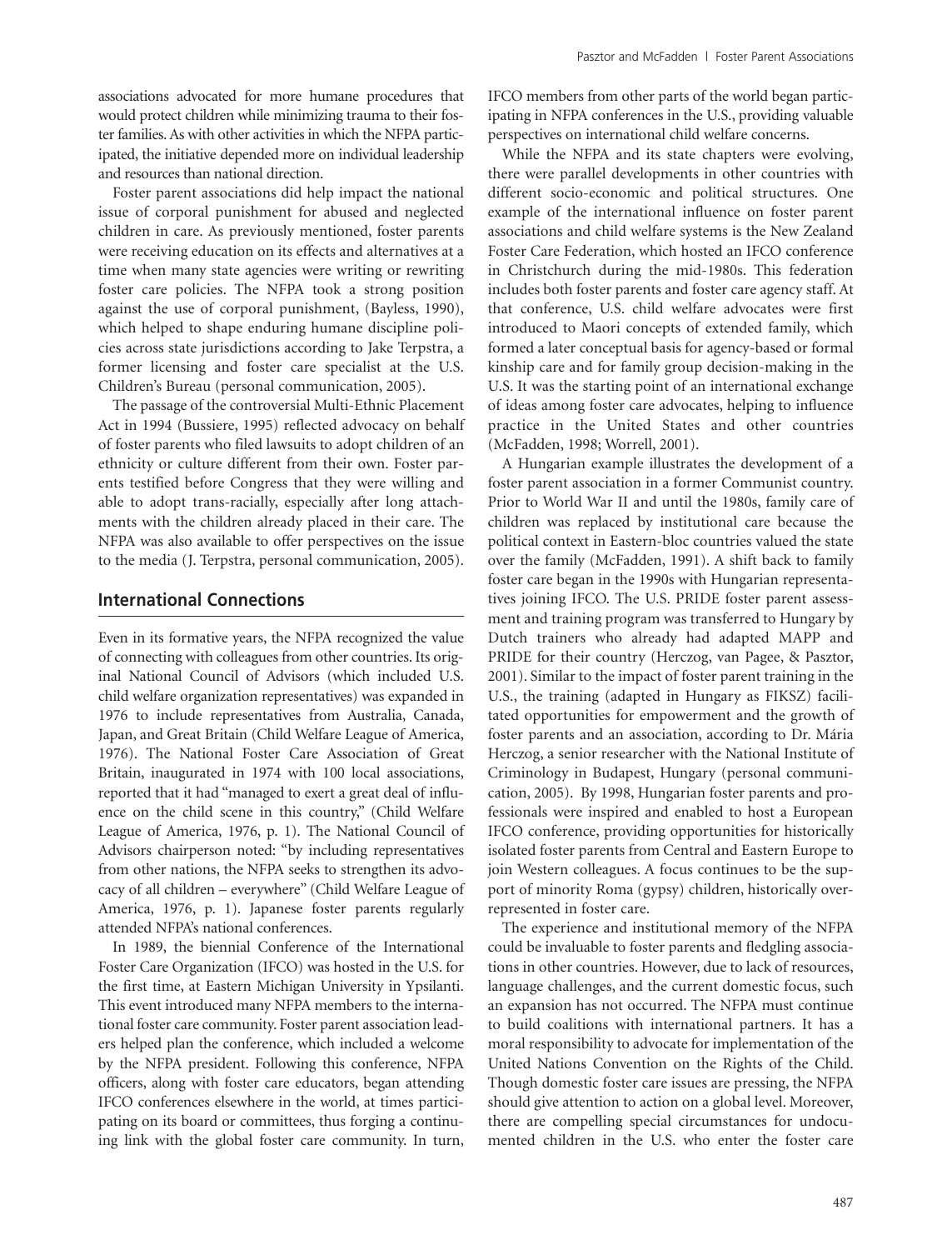system, as well as for those children who come from disrupted foreign adoptions. For these reasons, there is a need to network with colleagues from other countries.

## **Recent Developments: Following the Mission and the Money**

From the "kitchen table" volunteerism of its early years, today's NFPA has a paid executive director, an affiliate organization specialist and several other staff, and a 21 member volunteer board. There is an advisor to the president, and ten other volunteer regional advisors. There have been 10 presidents over the past 35 years, all coming from states with relatively small populations of youth in care, such as Mississippi, South Carolina, Oklahoma, and Iowa. NFPA headquarters, after a brief stay in Missouri, has moved with the individual preferences of its leaders, locating for example in Ohio and now in Washington state. Greater insights and professional and political influence might be developed if national NFPA leadership evolved also from states with significant populations of youth in care and larger congressional delegations.

The NFPA publishes a forty-page newsletter, *National Advocate*, with color and photos. While the focus is mostly on parenting, there is a detailed section on legislative activities. Disseminating the newsletter on its Web site would be more cost-effective, although that might be problematic because many foster parents may not have access.

The NFPA's annual budget ranges from \$400,000 to \$500,000, with half the funding coming from projects funded by outside sources. Membership dues, paid by fewer than 2,000 individuals at \$35 per membership, and about 43 state foster parent associations, constitute just one-tenth of its budget. Its annual national conferences raise the remaining funds, according to its executive director, Karen Jorgenson (personal communication, 2005).

Sporadic program initiatives have contributed to some financial support and some program activities. The "Recruitment and Retention of Foster Parents" project used literature to advocate for supports and provide solutions for foster parent retention. The NFPA has provided technical assistance to Los Angeles County for work on recruitment and retention. In recent years, the NFPA has collaborated with the American Bar Association, CWLA, and other organizations to develop a legal resource manual for foster parents and to provide related training. Case advocacy in school jurisdictions is a current focus for the NFPA, which can promote systems change and provides foster parents with skills to advocate for individual children.

With support from Casey Family Programs, the NFPA assisted with the development of a "tool kit" for National Foster Care Month—an information packet for developing awareness of the need for foster parents. The NFPA took the lead in developing a national campaign to further emphasize the need for fostering.

In 2005, when Hurricane Katrina affected thousands of foster families, the NFPA, working with the Foster Parent Associations of Georgia, Louisiana, and Mississippi donated \$10,000 for relief work, collected clothing and additional funds for distribution, and advised foster parents to directly contract the national office for assistance (K. Jorgenson, personal communication, 2005).

## **Future Directions and Recommendations**

What might NFPA founders and leaders observe today about the Association they inspired almost 40 years ago? The NFPA continues to meet goals related to the exchange of information through newsletters and training for its participants, with both state and national educational conferences. The goal of providing support and empowerment has been fulfilled to varying degrees across different jurisdictions, depending largely upon local leadership. But as a voice for foster parents on behalf of at-risk children, its most compelling goal was to be one of advocacy; to "alter practices and policies that are counter-productive to sound foster care." This achievement has proven to be more elusive. To accomplish this, the U.S. NFPA may have to make fundamental choices about structure and strategies. It should consider, for example, the limitations of being an individual-membership organization, and perhaps focus instead on the benefits of being an advocacy organization, collaborating with similarly-interested organizations toward systems change and focusing primarily on state and national legislation.

The policies and practice wisdom needed to foster healthy children and to assist their families have existed in the literature for years. There are decades of various commission reports highlighting foster care problems and proposing solutions: the 1977 National Commission on Children in Need of Parents, the 1991 National Commission on Family Foster Care, and the recent Pew Commission report. It is easier to study and report the problems than to implement interventions, especially in the absence of political leadership and will. A national foster parent association, mentored and supported by a coalition of better-resourced advocacy groups and foundations, especially those with political access, may be better positioned to achieve the needed systems change that has been documented for decades.

In light of the turnover of both child welfare line and administrative staff, foster parents in a national association are uniquely suited to offer institutional knowledge, continuity, and a steady voice for children in care. Further, as child welfare funding competes with other American priorities such as the war on terror, immigration reform, and tax cuts, foster parents can be powerful reminders of the importance of putting children first. They do it every day.

The NFPA could continue to be a niche provider for foster care information, training, and networking. But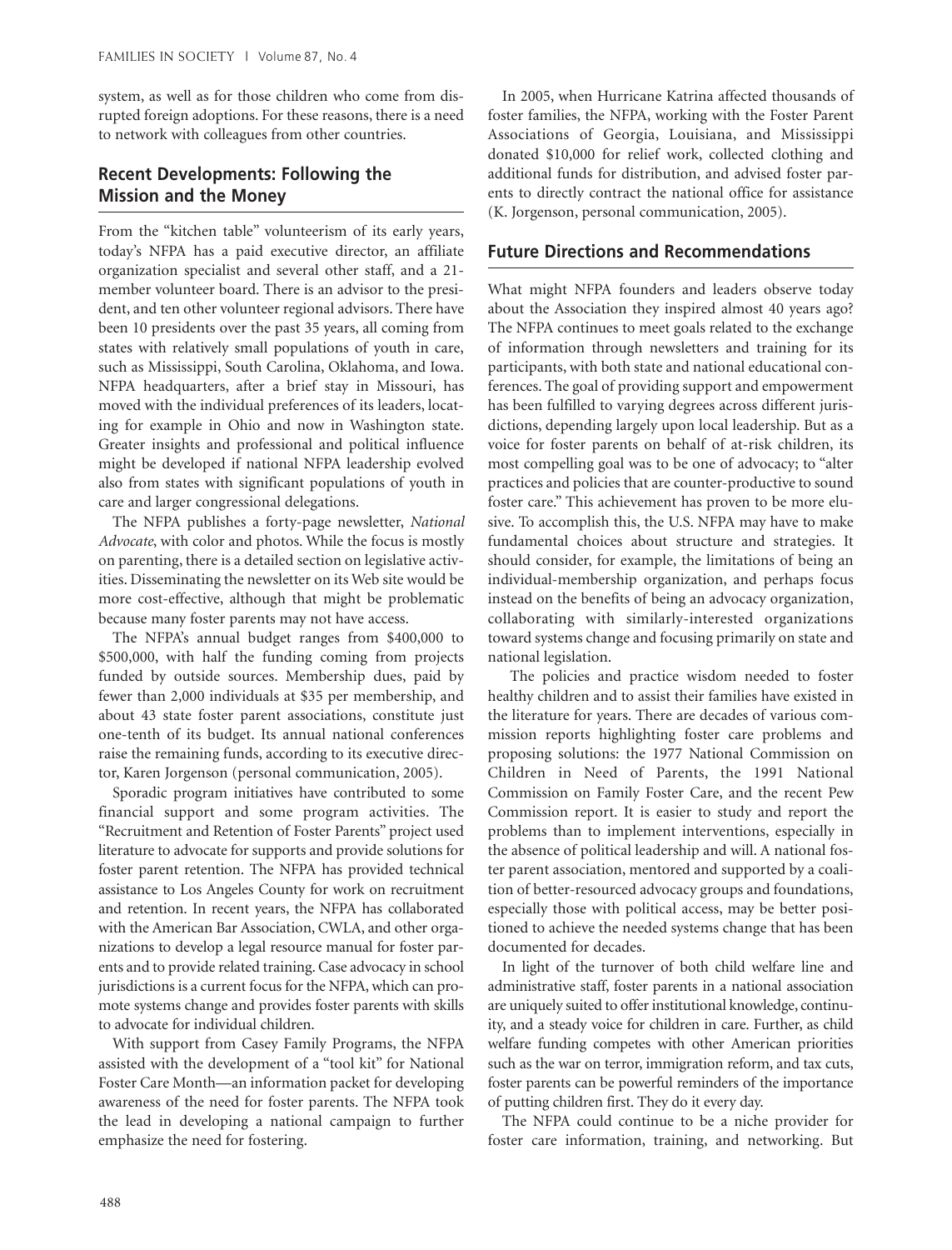But as an advocacy organization, it could have a cadre of skilled advocates strategically placed in the large population centers where most of the county's children in foster care reside–California, Illinois, New York, and Washington, DC. In turn, they could connect with associates in neighbouring states. In today's environment, more decisions are being delegated to the states. Consequently, the NFPA needs a coherent state structure to be better able to influence state legislatures, with a national office positioned to provide technical assistance to state associations. Devolution to state levels from central national control can be an opportunity, not an obstacle. Indeed, devolution offers the opportunity for the NFPA to become more useful to and effective through state affiliates. The national association supports the states, and can call upon these state affiliates when it is necessary to mobilize calls to U.S. Congress. A model which links local, regional or provincial and national foster parent associations is likely useful in other countries as well.

Broader representation, to increase impact and speak with more authority, also requires greater efforts to achieve ethnic and cultural diversity in NFPA leadership. While children of color are disproportionately represented in most foster care jurisdictions, the leadership of the NFPA historically has not reflected that diversity, though progress is being made. Although attention is beginning to be directed to gay, lesbian, transgender, and questioning youth in care considered to be especially high risk (DeCrescenzo & Mallon, 2002; Mallon, 1997), the leadership of the NFPA needs to become more representative of diverse foster families. Foster parents affiliated with both public agencies and private treatment foster care agencies should be actively included. Youth in care, and their parents, should have representation as well.

The potential advantages of such a new national structure include that foster parents should not have to worry if they are discouraged from affiliation by their respective local agencies, or about potential retaliation if they affiliate with NFPA. Further, the time and energy demands of fostering abused and neglected children won't impede advocacy if the organization is able to take on that task on behalf of foster parents and the children and families they serve. The NFPA and state associations also must give careful thought to including kinship caregivers. Relatives are developing their own advocacy networks, and "grandfamily" or "grandparents as parents" groups can be powerful partners (deToledo & Brown, 1995). There is common ground for advocacy. But attention and respect must be given to the differences between the acquired role of foster parent and the inherited role of kinship caregiver regarding legal, financial, casework support, and other issues (Pasztor, et al, 2003; Goodman, et al, 2004).

A national advocacy organization must have a federal presence, as well as connections in state or provincial centers of power. By building alliances, the NFPA can encourage strong support from better resourced organizations, "dedicated to raising public awareness, coordinating advocacy efforts, and building diverse alliances that strengthen foster care and community supports" (NFPA, 2006, Summer, p. 10). For example, health and mental health issues for both children in foster care and foster parents highlight the need for national attention (Pasztor, Hollinger, Inkelas, & Halfon, 2006). According to the Urban Institute, fully 25 percent of children in the system live with "aggravated" caregivers (Kortenkamp & Ehrle, 2002). Foster parents have the right to be in better health and mental health themselves, in order to provide quality care for the children. Financial supports and Social Security are needed for those who have donated their most productive years to foster caregiving. These are the kinds of issues that a national foster care coalition including the NFPA should address.

The late U.N. ambassador Adlai Stevenson said, "We can chart our future clearly and wisely only when we know the path which has led to the present." National foster parent organizations, both in the U.S. and other countries, may want to consider this NFPA history and example to make informed decisions about their organizations' structure and strategies. Foundations, corporations, researchers, academics, policymakers, and practitioners have provided decades of analysis and recommendations for foster care services. But, historically, foster parents have been left out of these discussions (National Commission on Family Foster Care, 1991). Foster care services might improve if thousands of foster parents were mobilized to speak with a unified voice, as Beatrice L. Garrett and Helen D. Stone envisioned almost four decades ago. If they had such a voice, national and international coalitions advocating for the well-being of children in care and the needs of their families could reach all of the original goals of the Foster Parent Association's founders: advocacy, support, and empowerment.

#### *References*

- Adie, K. (2005). *Nobody's child*. London, England: Hodder.
- American Public Welfare Association. (1975). Standards *for foster family services systems with guidelines for implementation specifically related to public agencies.* Washington, DC: Author.
- Bayless, L. (1990, February). The case against corporal punishment. *Foster Care Journal*. King George, VA: American Foster Care Resources.
- Behana, N. (1987). Foster *parents' perceptions of agency support*. Unpublished master's thesis. San Diego, CA: San Diego State University, School of Family Studies and Consumer Science.